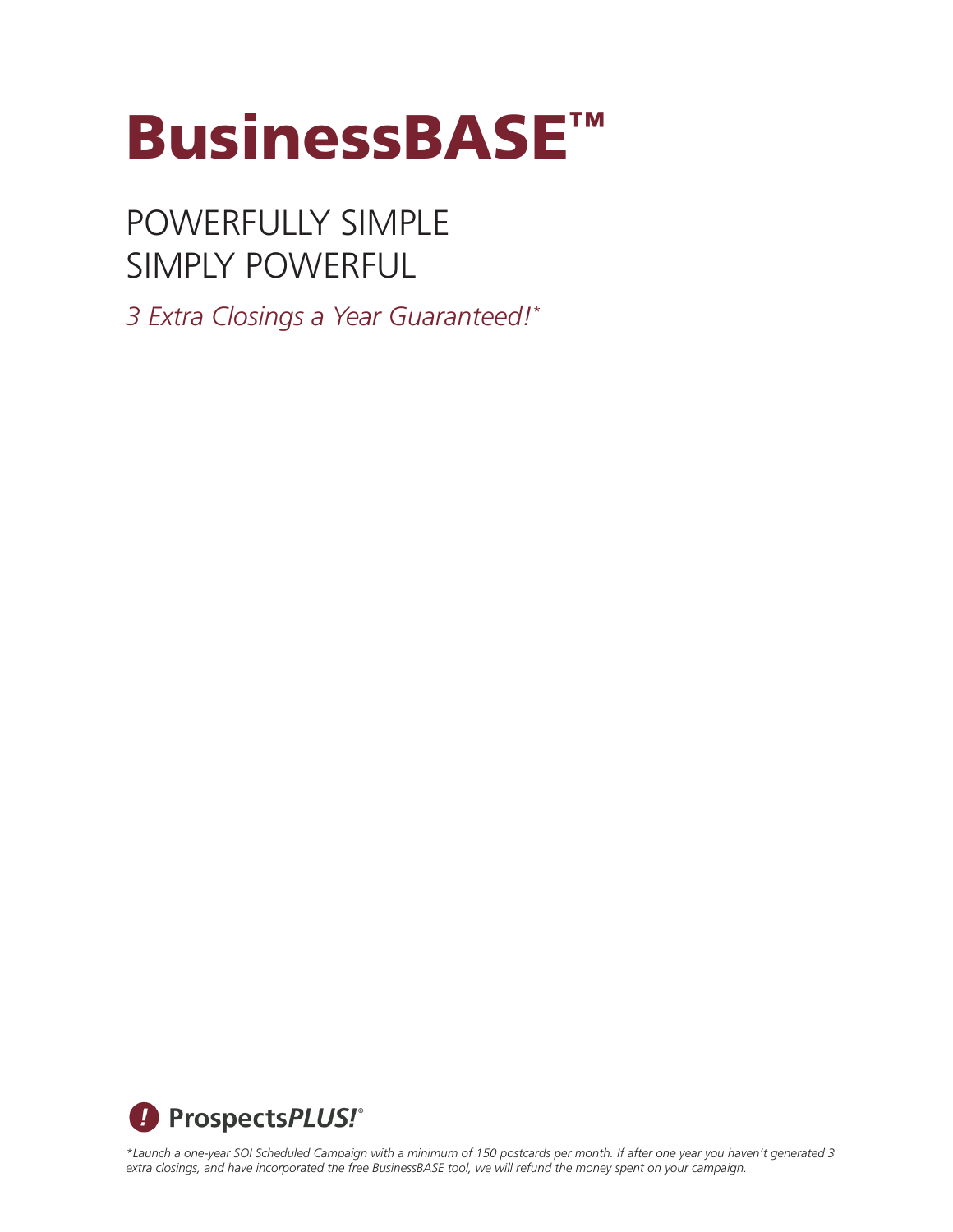# Table of Contents

| 2. Getting Started Building Your BusinessBASE <sup>™</sup> Page 5     |  |
|-----------------------------------------------------------------------|--|
|                                                                       |  |
| 4. List of Potential Contacts to Help Build Your BusinessBASE™ Page 8 |  |
| 5. 30 Ways to Connect with Your BusinessBASE <sup>™</sup> Page 9      |  |
|                                                                       |  |
|                                                                       |  |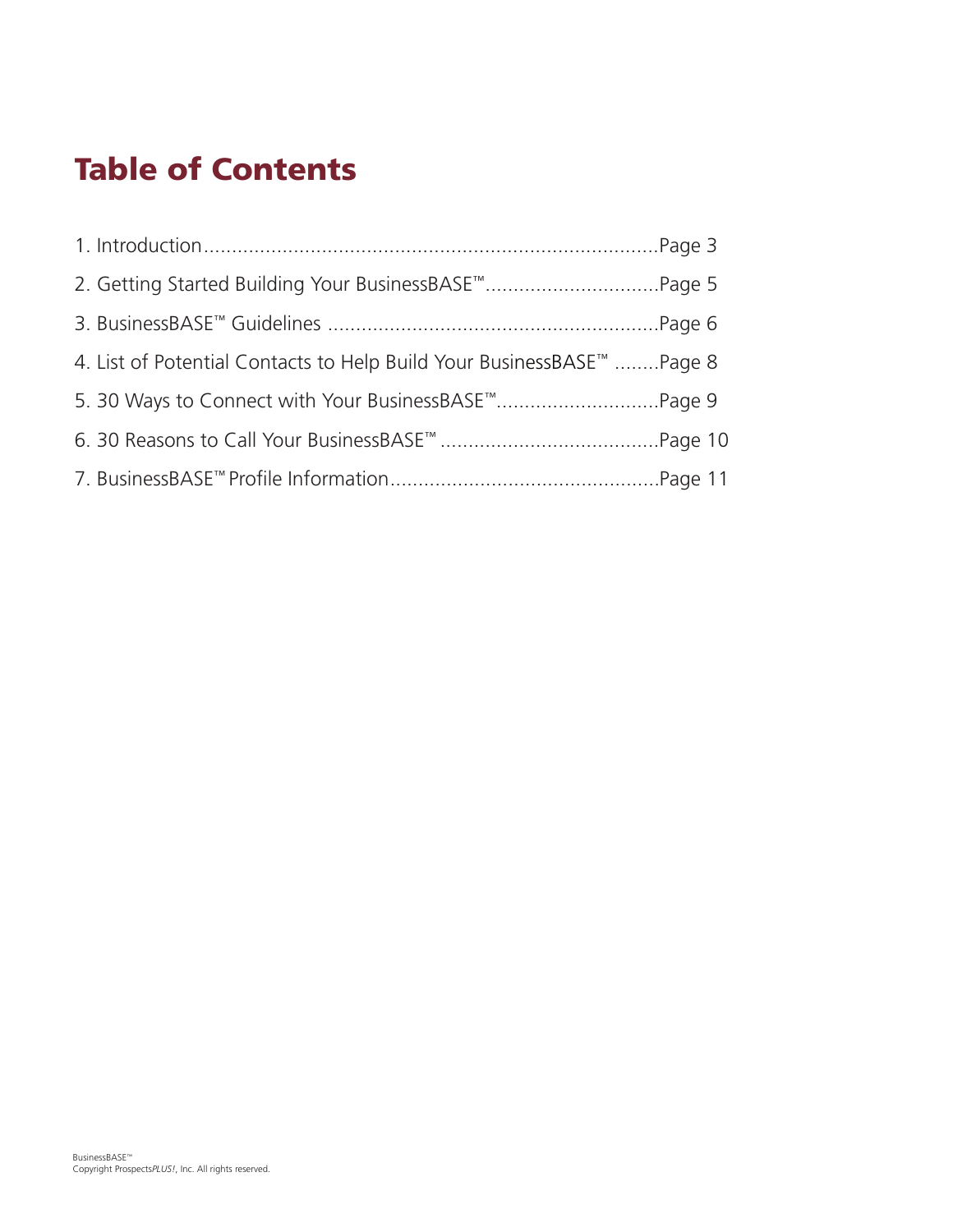# 1. Introduction

### WHERE BUSINESS COMES FROM

The BusinessBASE™ is designed to be a business building machine that you'll use for the life of your business. It's based on the knowledge that the majority of business comes from four main sources.

### Statistics show that 66% of the business generated by agents who close over 50 transactions per year, comes from these four sources:

- Family
- Friends
- Close acquaintances
- Referrals generated by the first three groups

### THE KEY TO BUSINESS GROWTH

We believe that the most effective thing any business professional can do to build his or her business, both in the short and long term, is to become more visible, more likable, and to find creative ways to get more people to remember you. People do business with people they know, like and remember.

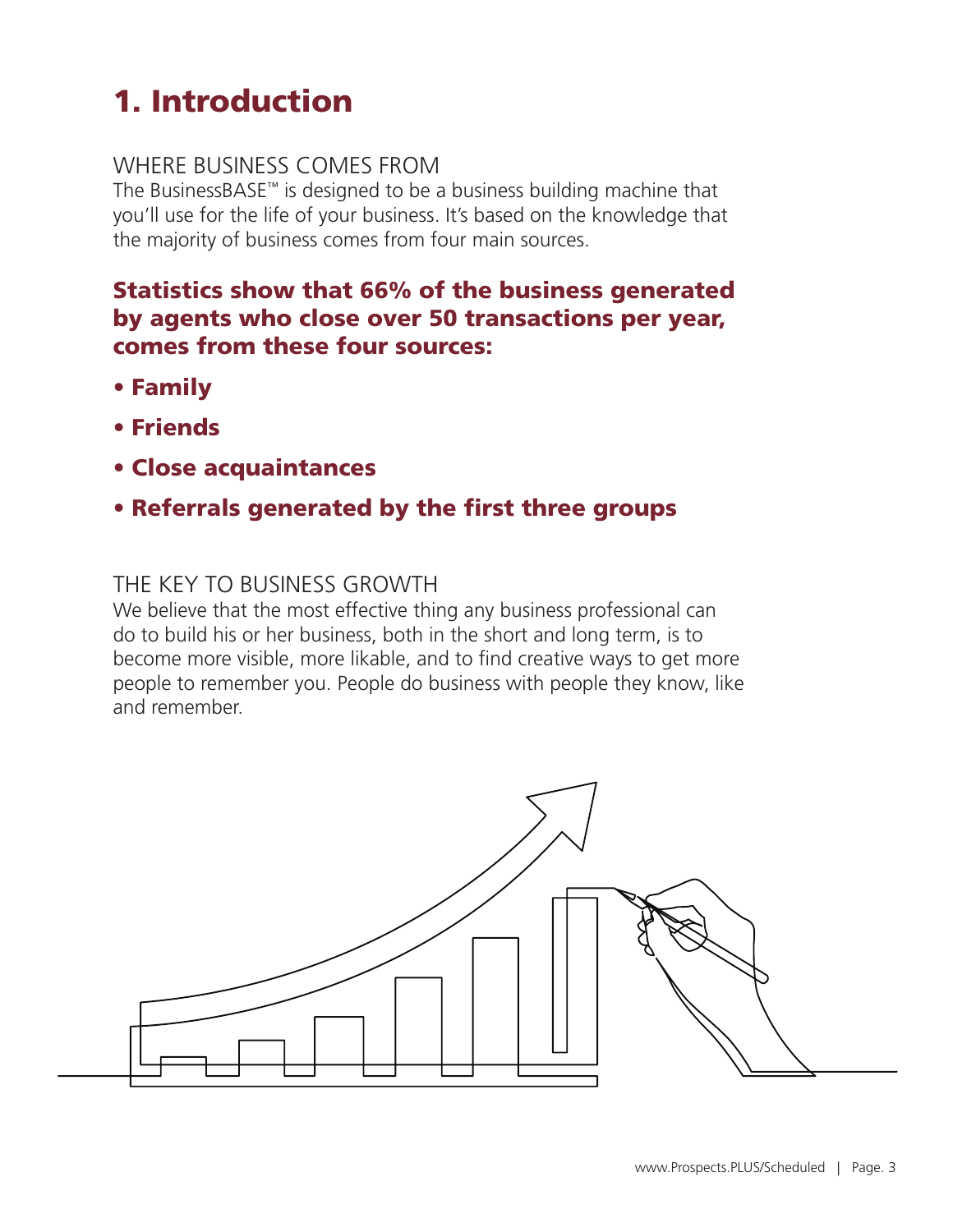IT'S MORE THAN AN SOI A BusinessBASE™ is not a mailing list. It's a collection of people that personally know you by name, face, reputation, and the experiences you've had together.

Building your BusinessBASE™ requires time and thoughtful effort. It must be genuine, personal, meaningful and based on your willingness to "give" before you "get." It must be nurtured, cared for, guarded and respected.



A BusinessBASE™ of at least 150 people will ensure your long range success and give you something to sell when you retire. By following the BusinessBASE™ guidelines you should do at least 50 transactions a year as a result of your efforts. According to the NAR the average person moves every 5-9 years. Not all of the 150 people in your BusinessBASE™ will move this year, but approximately 15% of them will

#### SEND-CALL-SEE

The best way to build your BusinessBASE™ is by "Send-Call-See." In the course of a year, you need to be in contact with the people in your BusinessBASE™ monthly if you expect to get their business or receive their word-of-mouth referrals. Occasionally calling to share a personal conversation, then connecting through direct mail will ensure you are remembered.

Now, add to that an opportunity to see someone on a personal basis and you effectively earn their trust. More business will come from your BusinessBASE™ than from all the business you could ever get from beating the bushes.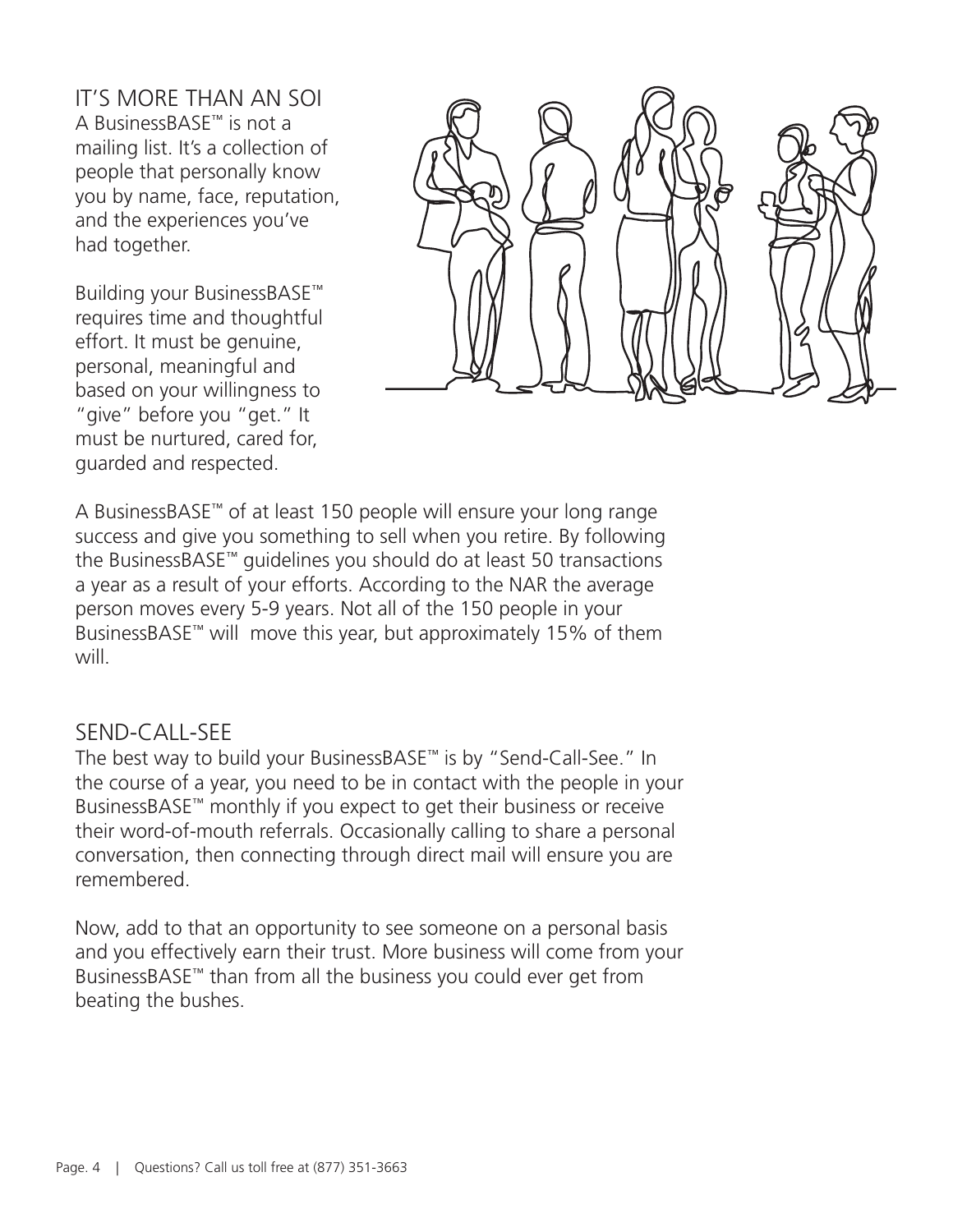## 2. Get Started: 3 Steps to Building Your BusinessBASE<sup>™</sup>

STEP 1: Go through the questions on the page entitled, "List of Potential Contacts to Help Build Your BusinessBASE™" and make a list of names (Do this with your spouse, if applicable, for help coming up with additional names).

STEP 2: Once you have recorded the names of the people you know. It's time to add them to your CRM. If you haven't started a CRM yet, a basic excel spreadsheet will do the trick. Begin to build a detailed profile for each name on your list using details from the "Personal Profile Information" page.

Initially, the most important information you'll need is correctly spelled names, addresses, email addresses and phone numbers. As you begin to know people better, you'll gather more information.

STEP 3: Now that you have created a basic profile for all the names on your list you're ready to begin working on Send-Call-See.

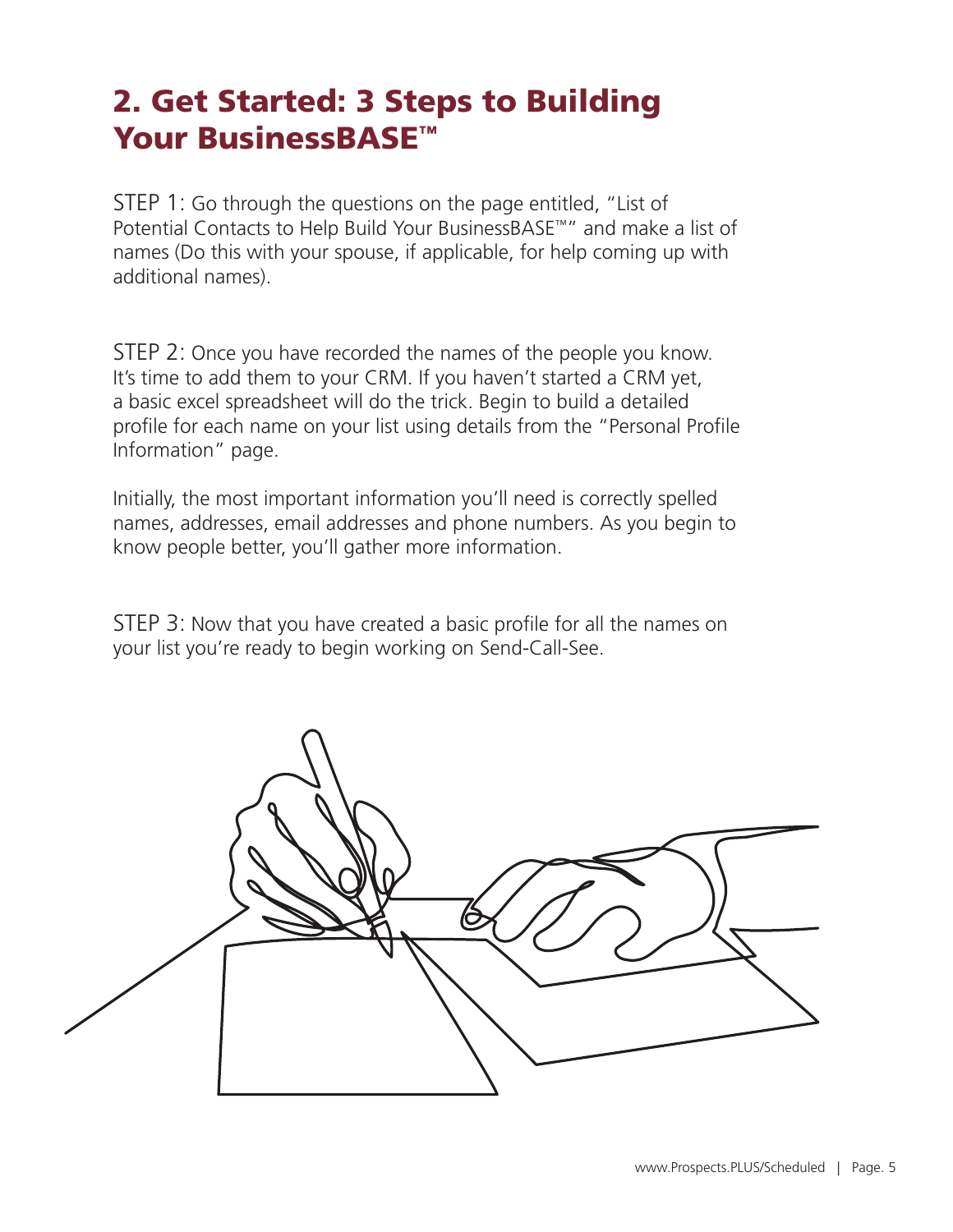## 3. BusinessBASE™ Guidelines

### 1. DAILY ACTIVITIES

Your BusinessBASE™ should be used by you on a daily basis (Monday - Friday). Beginning on the first day of the month, contact all of the people in your BusinessBASE™ whose last name begins with the first letter of the alphabet. On the second day of the month contact all the people in your BusinessBASE™ whose last name begins with the second letter of the alphabet, etc. In other words, "A" thru "Z" are the 26 letters in the alphabet and there are approximately 22 business days in each month. By implementing this system nobody slips through the cracks and you touch everybody in your BusinessBASE™ every 30 days via Send-Call-See.



This equates to approximately 11 contacts a day, five days a week. This is your most important job every day and it should take you about an hour a day. Use the lists on the pages entitled, "30 Ways to Connect with Your BusinessBASE™" and "30 Reasons to Call Your BusinessBASE™" to help with ideas for reaching out.

### 2. CONTACT REQUIREMENTS

There are two requirements for each person you place into your BusinessBASE™:

I. Does this person live in the geographic area that I do business in? If not, put them on your mailing list; they should not be in your BusinessBASE<sup>™</sup>.

II. Does this person have the ability to qualify for a loan?

After using your BusinessBASE™ for a minimum of three months, it's a good idea to go through your BusinessBASE™ for the purpose of eliminating people who are no longer relevant for whatever reason. If you feel uncomfortable communicating with someone after three months, remove them.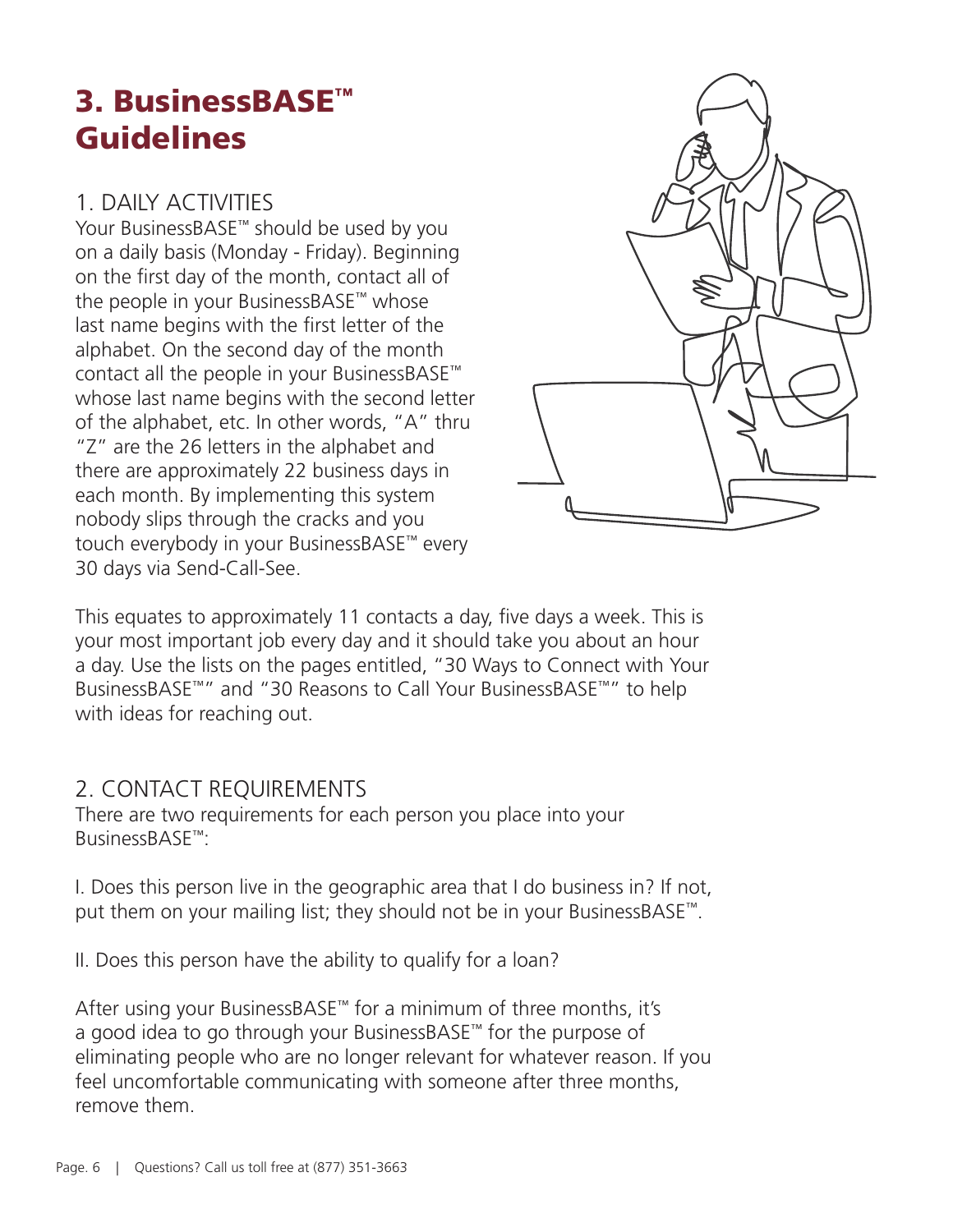#### 3. NEW ENTRIES

When you meet someone new, the very first thing you should do is enter them into your BusinessBASE™. When you are on the phone with someone, you should have your BusinessBASE™ CRM open to that person's profile so you can make notes during the conversation that you can use later.

#### 4. PHONE CALLS

Before making a call take a moment to look up their profile in your BusinessBASE™. This will remind you of numerous things that will make your conversation much more personal and therefore, much more effective. Open this guide to the section, "30 Reasons to Contact Someone" for reference and talking points.

### 5. SPECIAL DATE ACKNOWLEDGMENTS

On the first of each month do your postcards/handwritten notecards for the entire month, acknowledging special dates (i.e. birthday's, anniversaries, holidays) or important real estate trends and send them out. Remember, it's better to be early, than late.

**TIME SAVING TIP:** Use Scheduled Campaigns on ProspectsPLUS.com to remove the monthly burden of manually sending postcards. To learn more visit www.ProspectsPLUS.com/Scheduled

### 6. REFERRALS

You should expect to receive referrals from at least 80% of the people within two years of following the BusinessBASE™ guidelines. After the first few months of communication you have earned the right to ask for referrals. A good way to do this is by asking how their business is going. A natural response from them is, "How's your business?" This provides you an opportunity to share with them that approximately 66% of your business comes from people you know and from referrals. Ask if they know of anyone who would appreciate being kept updated on what's happening in the real estate market, might be selling, or if they have any friends or family moving into the area in the next year.

Do not ask for referrals every time you talk to someone in your BusinessBASE™ or pretty soon, they won't want to talk to you. By mentioning the importance of referrals in your business once or twice a year, you will have achieved your objective.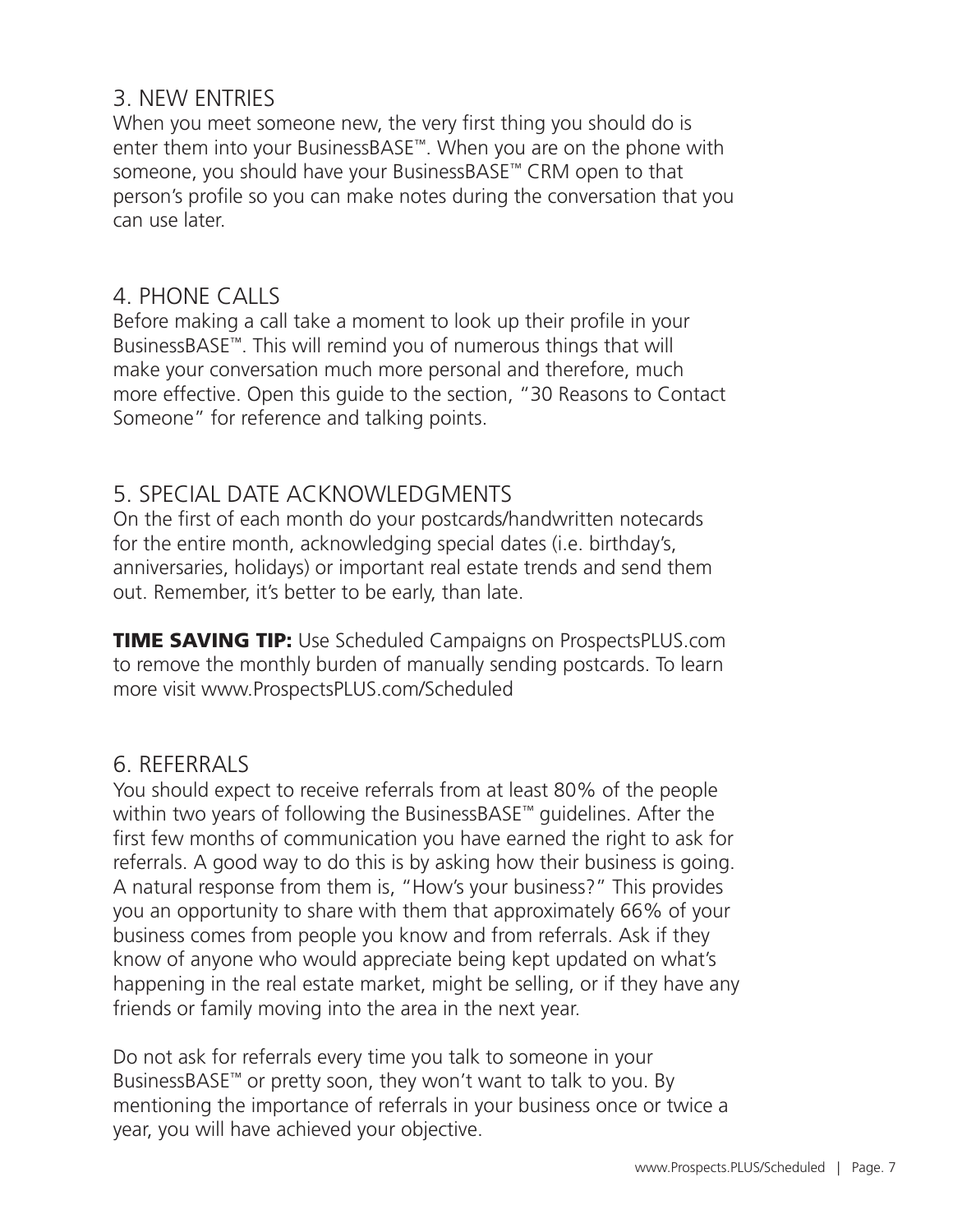## 4. List of Potential Contacts to Help Build Your BusinessBASE<sup>™</sup>

What are the names of the following individuals?

- You and your spouse's family and extended family
- Close friends or spouse's close friends
- Bowling buddies, or card group
- Parents' friends
- Neighbors, previous neighbors, or HOA members
- Wedding guests
- Children's teachers, PTS, principals, coaches, Sunday School, daycare
- You, your spouse, and your children's dentists/doctors
- Hair stylist, manicurist, facialist, tanning salon
- Social media contacts
- Car, motorcycle, and boat mechanics, or salesmen
- Mailman, attorney, pastor, minister, or Rabbi
- Veterinarian, pet groomer, pet sitter
- Grocery clerk, butcher, hardware clerk, florist, jeweler, or printer
- Bank teller, loan officer, financial planner, accountants, or insurance agent
- Restaurant owner, waiters, or bartenders
- Country club, health club, golf or tennis instructors
- Pest control, plumber, electrician, lawn care, contractor, computer repair
- Landlord, seamstress, make-up artist, photographer, police officers, politicians
- Furniture, flooring, window treatment, appliance, clothing, or shoes
- Chamber of Commerce, business collegues, or service organizations
- Fraternal, social or trade organization members
- Old high school or college classmates, coaches, teachers, fraternity or sorority, military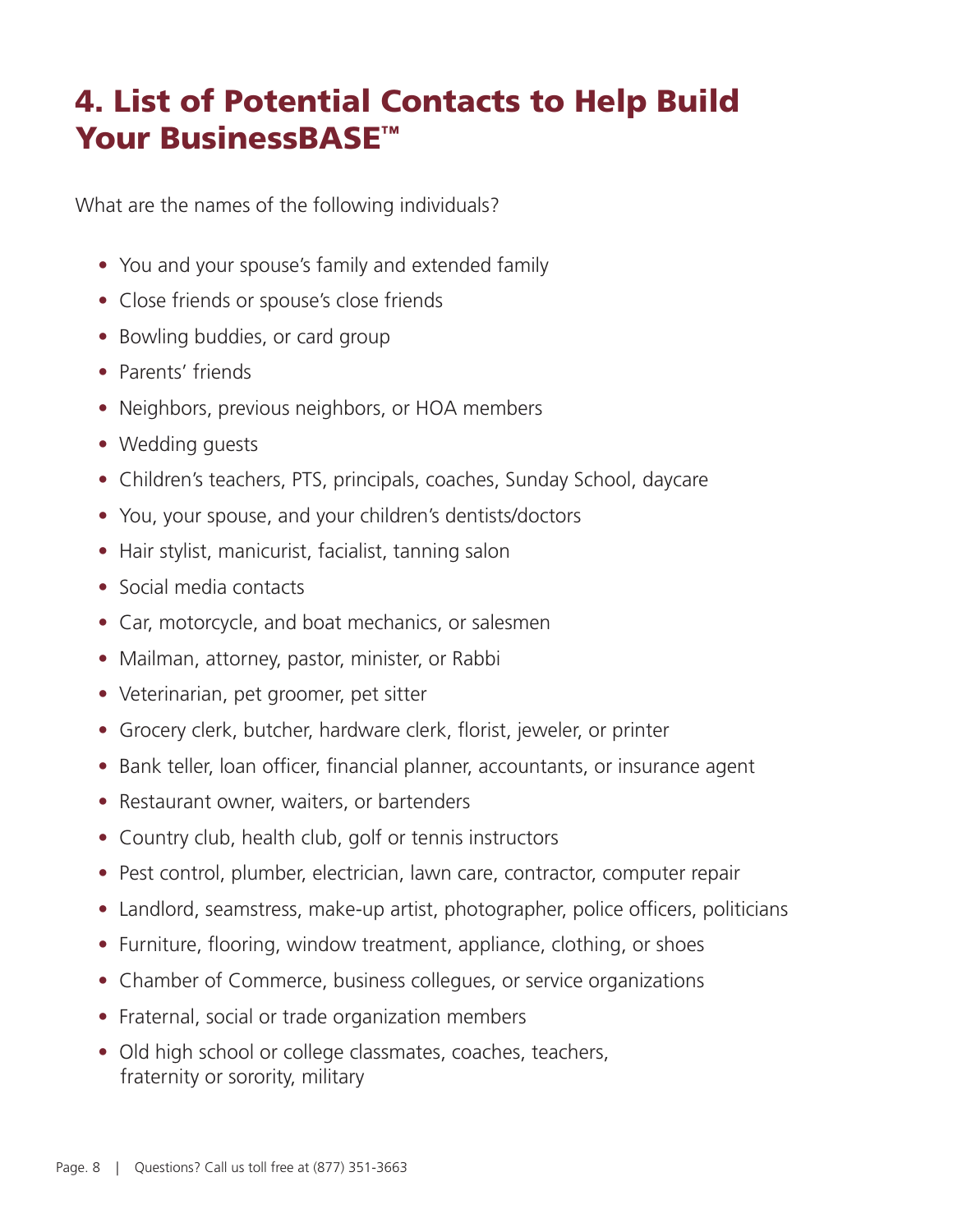## 5. 30 Ways to Connect with Your BusinessBASE™

- 1. Remember their birthday
- 2. Send them movie tickets
- 3. Thank them for everything
- 4. Invite them to go somewhere
- 5. Recognize their achievements
- 6. Send them event tickets
- 7. Stop in just to say hi
- 8. Call for no real reason
- 9. Call just to say hi
- 10. Invite them to lunch
- 11. Text them a Joke
- 12. Invite them to your party
- 13. Send them an article
- 14. Smile when you see them
- 15. Pass on compliments about them
- 16. Introduce them to other people
- 17. Tell them they look great
- 18. Brag about their accomplishments
- 19. Notice their "new" anything
- 20. Let them do the talking
- 21. Remember their name
- 22. Tell them your jokes
- 23. Ask about their spouse (by name)
- 24. Ask for their help
- 25. Thank them for their business
- 26. Accept their help
- 27. Send them a pizza
- 28. Let them be your friend
- 29. Send them a gag gift
- 30. Comment on a social media post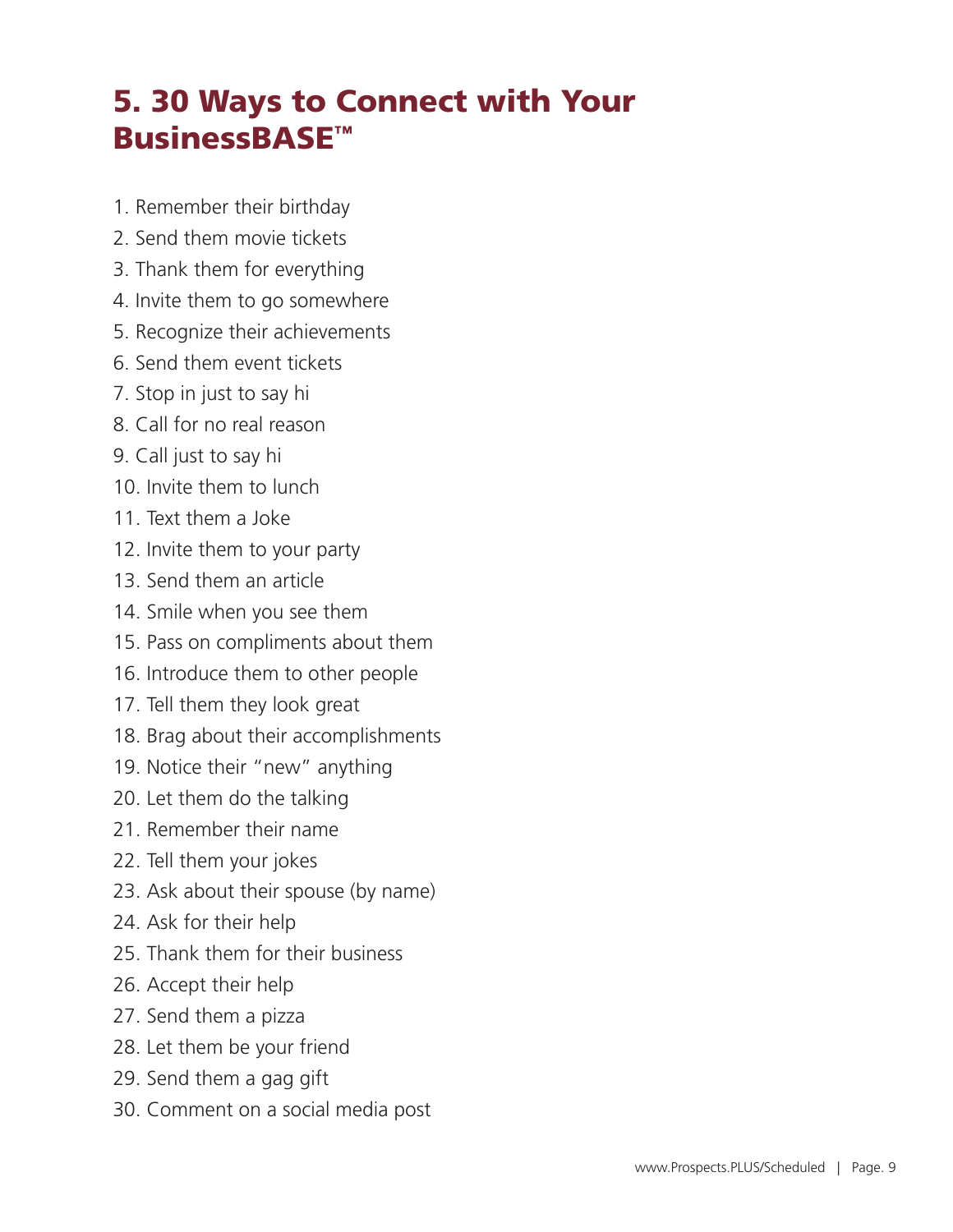## 6. 30 Reasons to Call Your BusinessBASE™

- 1. It was nice to have met you the other day
- 2. You might like this article
- 3. Nice to see you again
- 4. Saw this cartoon
- 5. Let's get together soon
- 6. I heard a compliment about you
- 7. Was thinking about you
- 8. I've got a good idea for you
- 9. Happy Birthday
- 10. Saw your ad in the paper
- 11. Happy Anniversary
- 12. Great news
- 13. Merry Christmas
- 14. Had a dream about you
- 15. Wish you the best in the New Year
- 16. (Something) reminded me of you
- 17. Happy Easter
- 18. I need your opinion
- 19. Happy Halloween
- 20. Been awhile
- 21. How was your day
- 22. Just saw a good movie
- 23. Thanks for your business
- 24. Thanks for the referral
- 25. Thanks for introducing me to...
- 26. I've got an extra ticket to...
- 27. I heard about your new...
- 28. Are you going to...
- 29. What do you think about...
- 30. Do you know of a good...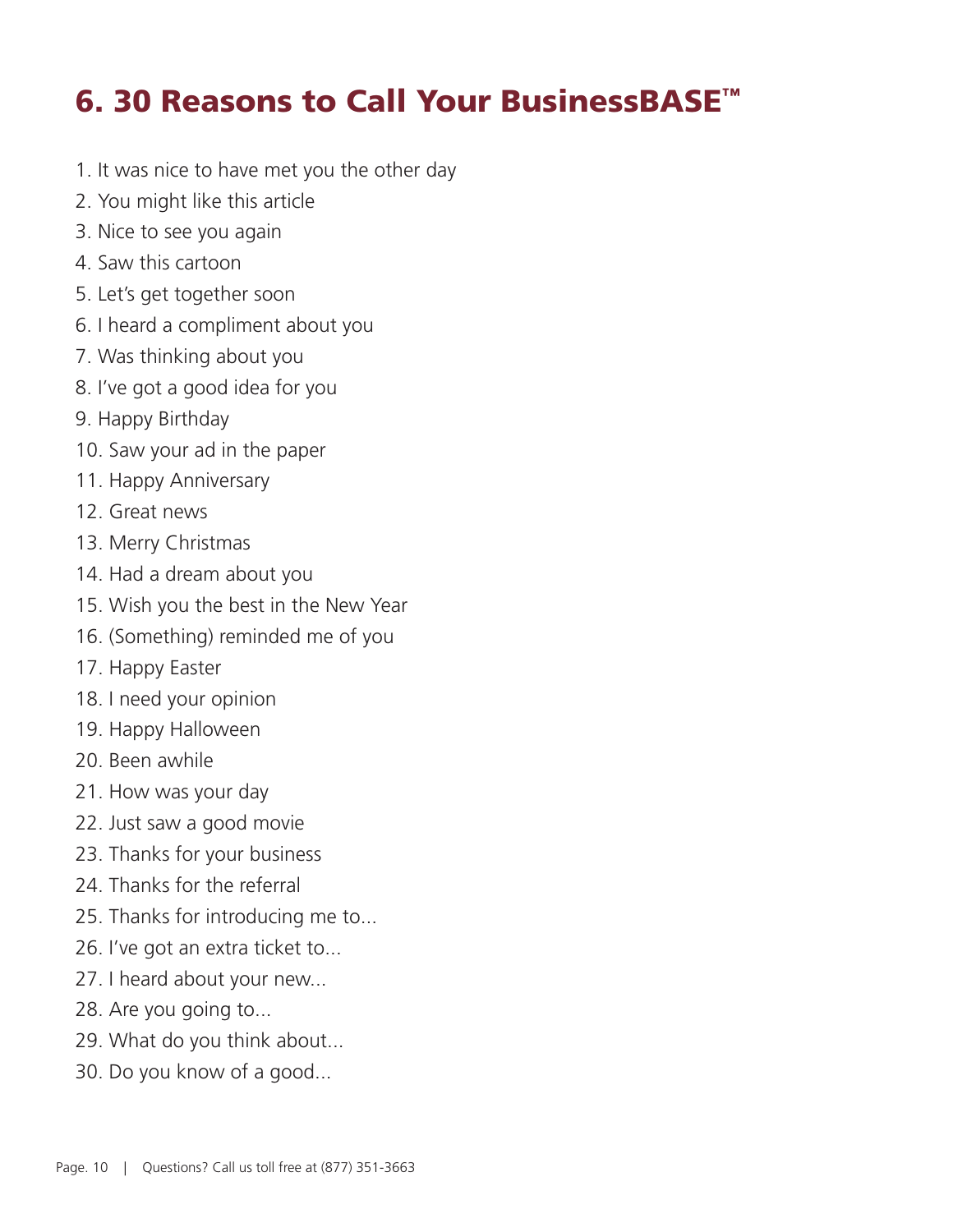# 7. Profile Information

#### PERSONAL

- Name/birthday
- Mailing address/email
- Spouse's name
- Anniversary/birthday
- Divorced, separated, widowed, engaged
- Children's names/birthdays
- College & degree
- Military, branch/rank
- Faith

#### PERSONAL CHARACTERISTICS

- Positive or negative
- Private or outgoing
- Sports oriented
- Academic
- Outdoor or indoor type
- Listener or talker
- Income
- Computer literate
- Non-smoker, non-drinker

#### HOBBIES AND MEMBERSHIPS

- Hobbies and recreation interests
- Fraternal memberships
- Social memberships

#### EMPLOYMENT

- Business/occupation/employer
- Professional/trade memberships
- Honors & awards

#### RELATIONSHIP

- Where & how did you meet this person?
- Were you introduced by someone? Who?
- What is their relationship?
- Who does this person know that might be important to you?
- Does this person know you by face? By name? By profession?